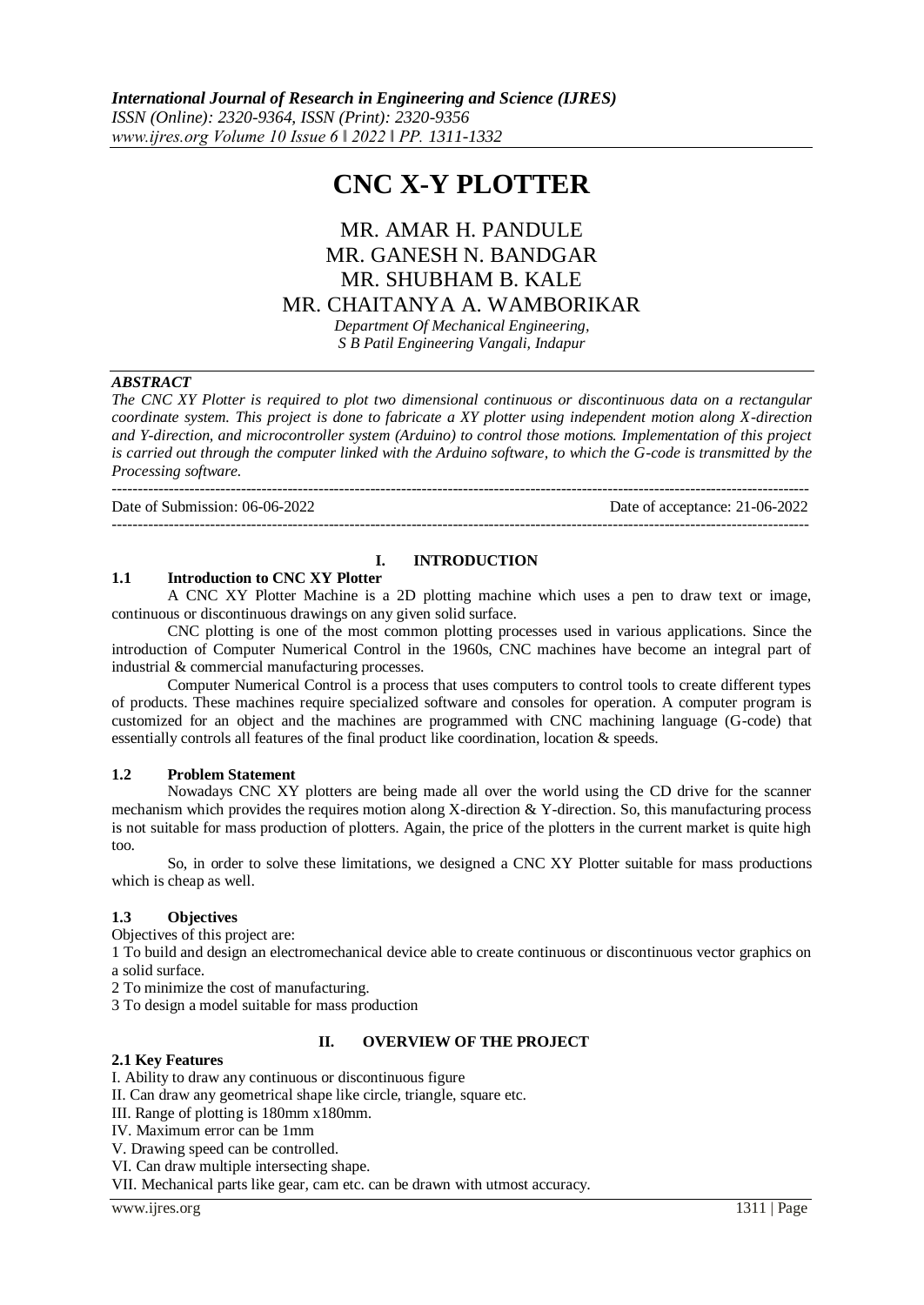VIII. Can produce drawing from any image format available. IX. Rigid structure to absorb vibration and give stability. X. Water proof, portable, cheap. XI. Mass producible. XII. Low power consumption.

**2.2 Advantages** 

I. Cheap: Cheapest XY Plotter available in the current market.

II. Price Comparison*:* The lowest price of an XY plotter in the current market is \$132 whereas our model costs only \$55

III. Mass Production: This model was not made in the most popular and conventional way in which the motion along the X-axis & Y-axis is provided by recycled CD drives of Old computers. Two stepper motors were used to provide motion along the X-axis & Y-axis. It is comprehendible that mass production of this product cannot be done through recycling process of CD drives. So, this model is suitable for mass production and marketing at a cheap rate.

IV*.* Improved Mechanical Properties*:* The model is light weight as plastic wood was used to build the structure. Plastic wood is also Water resistive, so there are less likely to get affected by corrosion or rusting.

V. Portable: Due to its easy-to-carry structure and being lightweight, the setup is easily portable.

VI. Precision Drawing Application: This model can be used for applications where precision drawing is needed to be done.

#### **2.3 Future Prospects**

I. Same Mechanism can be used for 3D printing by adding Z-axis mechanism.

II. Drilling, PCB making, Laser engraving can be done with this model by changing the pen holder component.

#### **2.4 Limitations and Disadvantages**

I. This project cannot perform precision motion if the distance between previous point & the destination point is less than 1 mm.

II. The base is a little wobbly which may induce some error.

III. The setup was initially to be made a wireless device, which could not be implemented due to slow transmission of data by the wireless device.

IV. Pen holder component could be improved for easy handling and changing pens.

V. Belt- pulley system was installed manually in this model, due to which a little slip occurs, thus error occurs.

VI. If speed is increased, after a certain limit of speed, accuracy drastically decreases.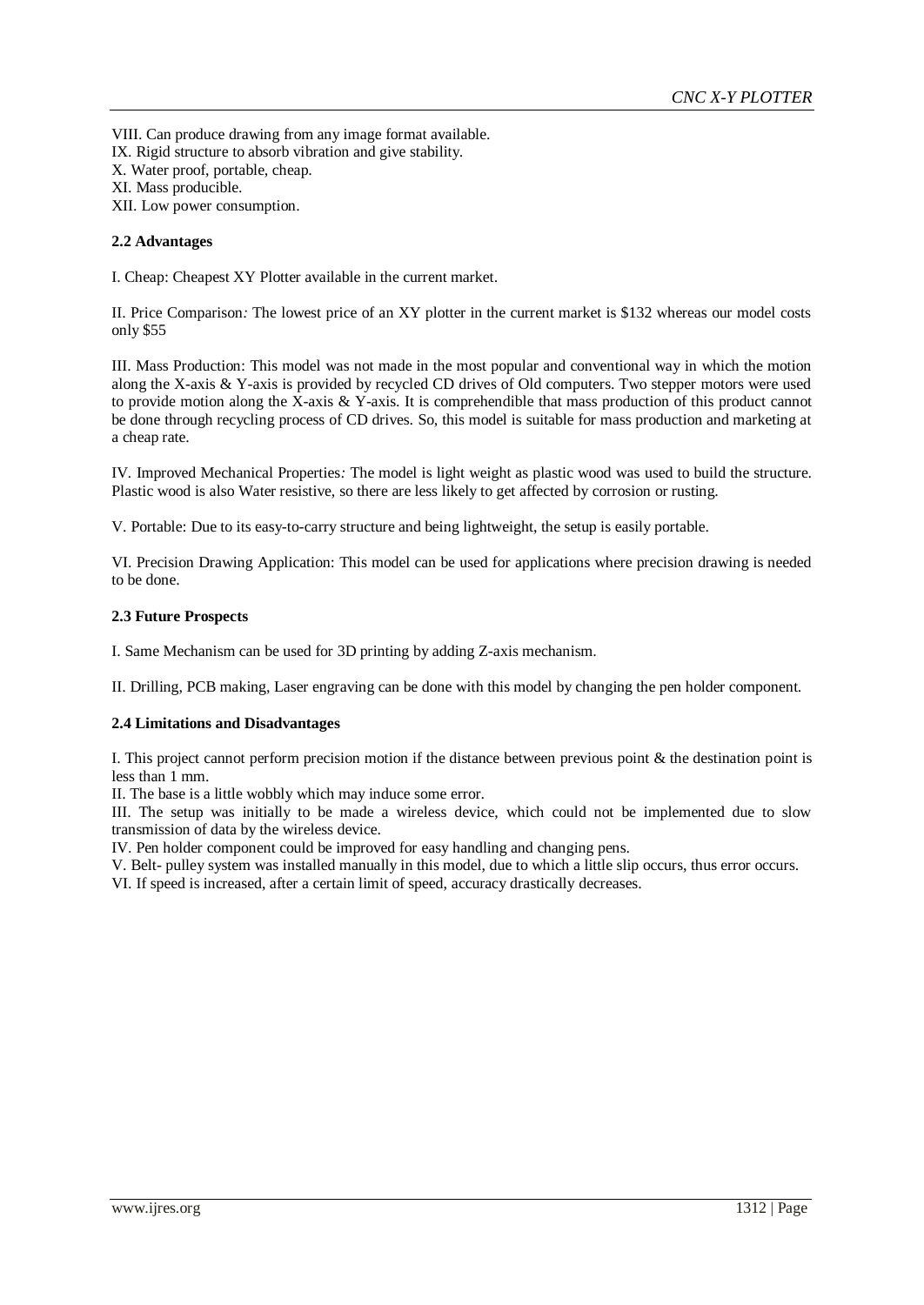## **Solid works Design vs Main Design**



Fig 1 solid works design vs main design



Fig 2 Structural Component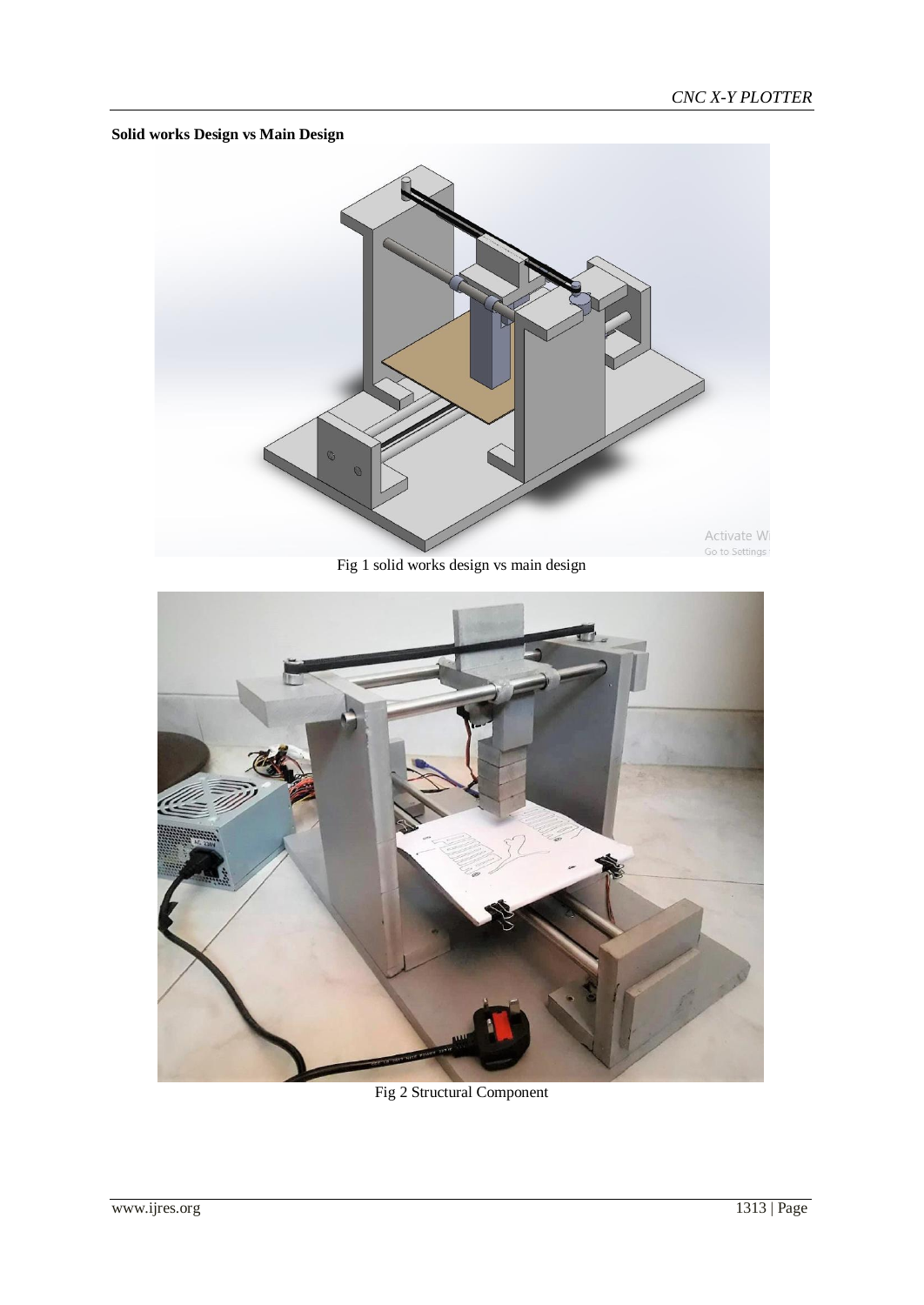#### 1. Plastic Wood:

- Plastic wood was used to build the structure of the model. Thickness: 18 mm
- Water resistant
- Moderate tensile & compressive
- strength
- Cheap & available



2. Stainless Steel Pipes:

Stainless steel pipes were used to provide axes along which motions will

be directed. A pipe of slightly larger diameter was used to make holders which can smoothly slide over the smaller-diameter stainless steel pipe.

- $\frac{3}{4}$ " and  $\frac{1}{2}$ " Diameter
- High strength
- Non-corrosive



3.Belt:

Belts were used to link an idler pulley and the rotating shaft of the stepper motor working under no slip condition.

- Material: Rubber
- Non-plastic deformable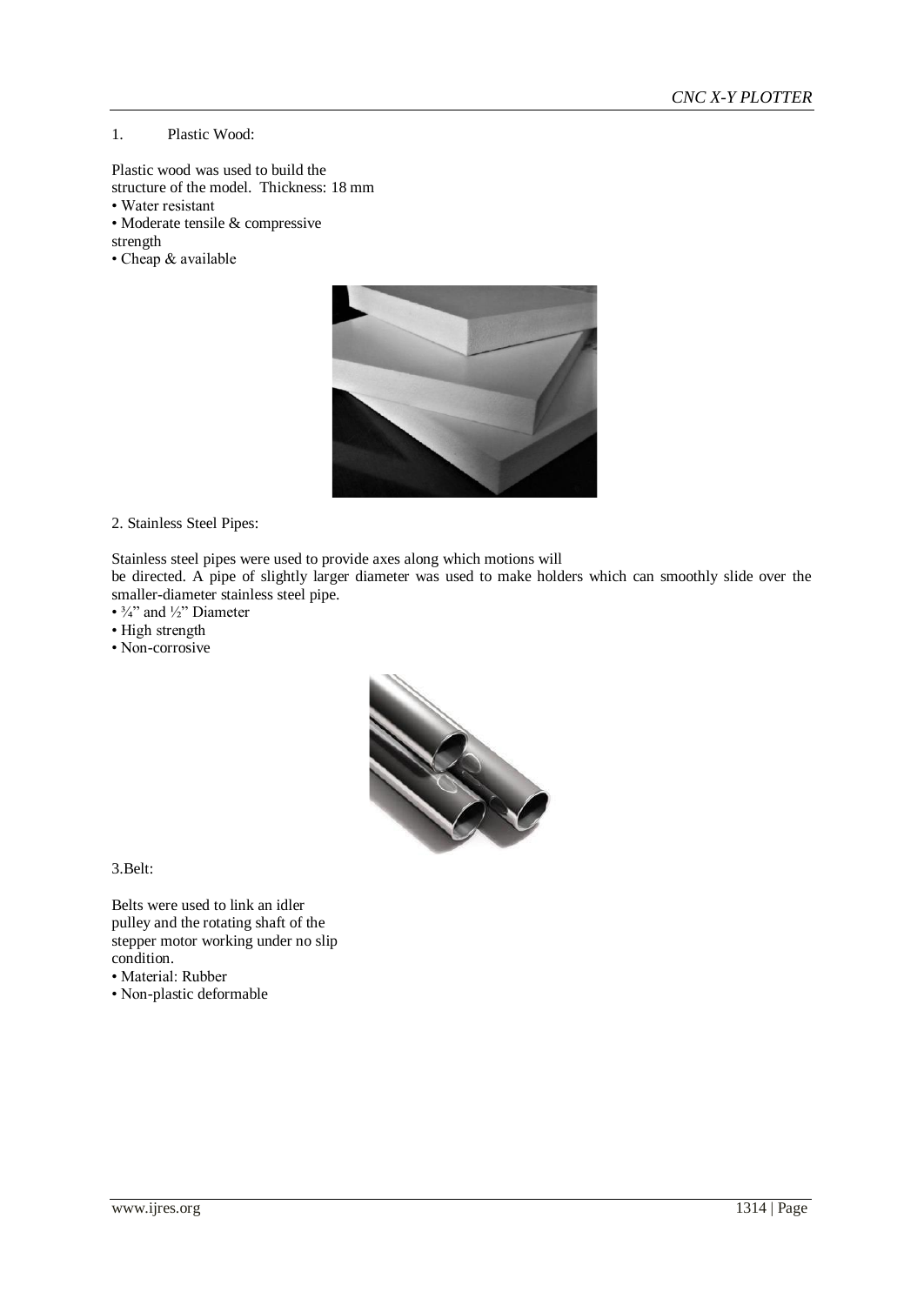

4.Pulley:

Pulleys were used to transmit power through the belt via teeth. They were used to move the platform carrying the paper and the pen holder component by transmitting power from the stepper motors.

• Material: Stainless steel

## **HARDWARE**

- 1. Arduino Uno:
- Microcontroller: ATmega328
- Operating Voltage: 5V
- Flash memory:32KB
- Clock speed: 16 MHz
- 14 Digital I/O pins,6 Analog input pins

2.Stepper Motor (Unipolar):

- Model name: 28BYJ-48
- Rated voltage: 12V DC
- Stride Angle: 5.625°/64
- Pull in torque: 300 gf.cm

3.Stepper Motor Driver:

- Model Name: ULN2003
- Voltage input:7-12 V

4.Servo motor:

- Model name: MG995
- Voltage: 5V

• Stall torque: 8.5 kgf·cm (4.8V),

- 10 kgf·cm (6 V)
- Temperature range: 0 ºC 55 ºC
- 5.Power Supply:
- Model Name: DX-550W
- AC input: 230 V
- DC output: 5V, -12V, 12V, +3.3V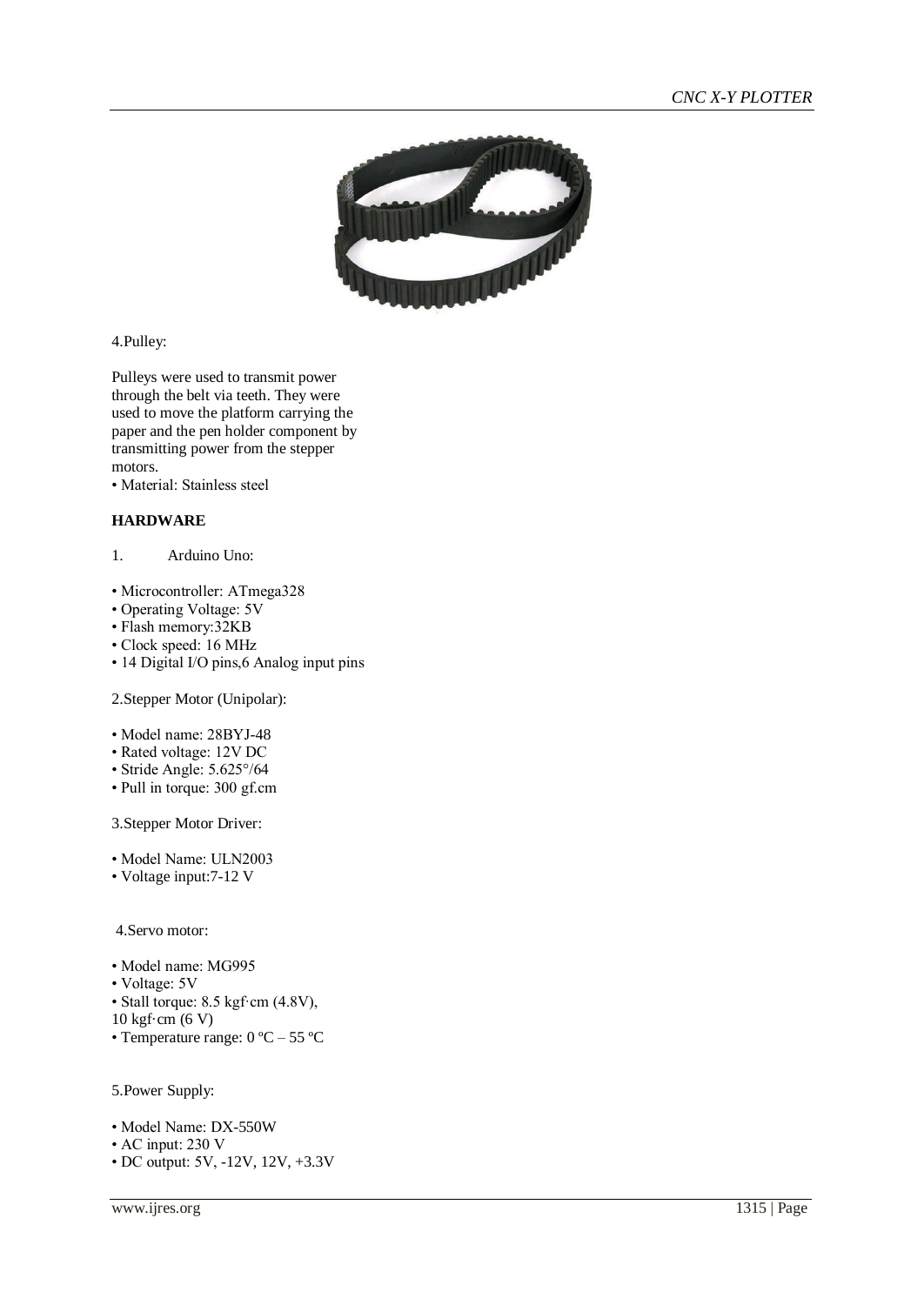6.Jumper Wires:

- Male to male
- Male to female

#### **SOFTWARE**

1.Arduino:

• Version: 1.8.5

• Arduino is a cross-platform IDE that works with an Arduino controller for writing, compiling and uploading code to the Arduino board.

• The software provides support for a wide array of Arduino boards, including Arduino Uno, Nano, Mega, Ethernet, Frio, Pro or Pro Mini etc.

• The universal languages for Arduino are C and C++, thus the software is fit for professionals who are familiar with these two. Features such as syntax highlighting, automatic indentation and brace matching makes it a modern alternative to other IDEs.

• This software was used to control the motion of two stepper motors required to provide motion along Xdirection & Y-direction.

2.Processing:

• Version: 3.2.4

• Processing is a flexible software sketchbook and a language for learning how to code within the context of the visual arts.

- The code required for processing G-code was written in JAVA language.
- This is an open source software and free to download

3.Inkscape Unicorn Master:

- Version: 0.48.5
- A powerful, free design tool
- Broad file format compatibility, can convert any type image files into G-code.
- Powerful text tool, can generate texts to create a G-code.

• This is an open source software and Free to download software, can be used for specialized purposes by adding extensions.



www.ijres.org 1316 | Page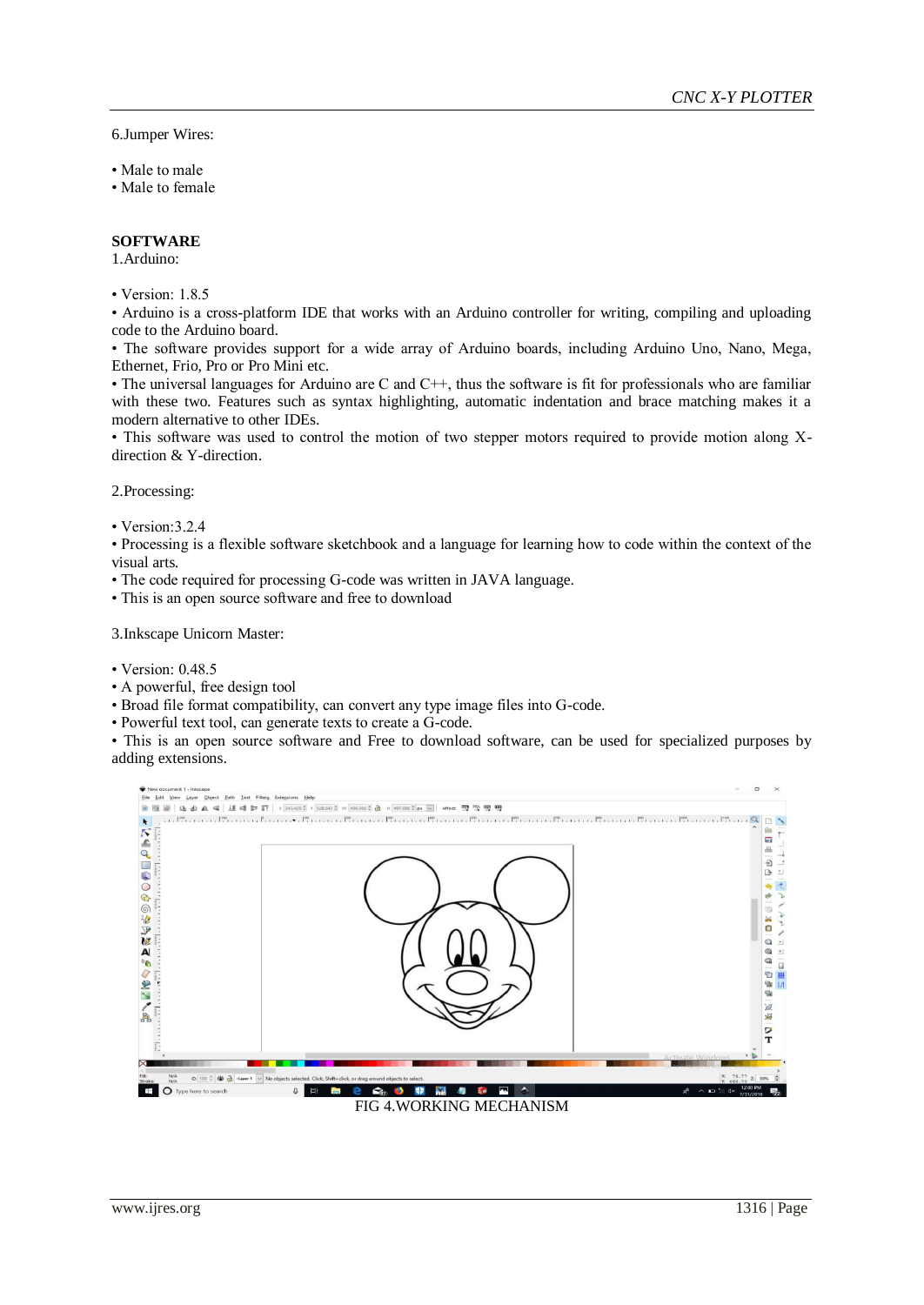## **1 CIRCUIT**

All the wiring in the above circuit have been done by jumper wires. Power to the stepper motor and servo motor was given through power supply.

Figure 16: Circuit

1 and 5- Stepper motor

2 and 4- Motor driver

3- Arduino Uno

4- Servo motor



**FIG 5. CIRCUIT DIAGRAM**

## **2 X axis motion mechanism**

The pen holder with servo motor moves right along the X-axis when the stepper motor rotates counterclockwise



**FIG 6 x AXIS MOTION**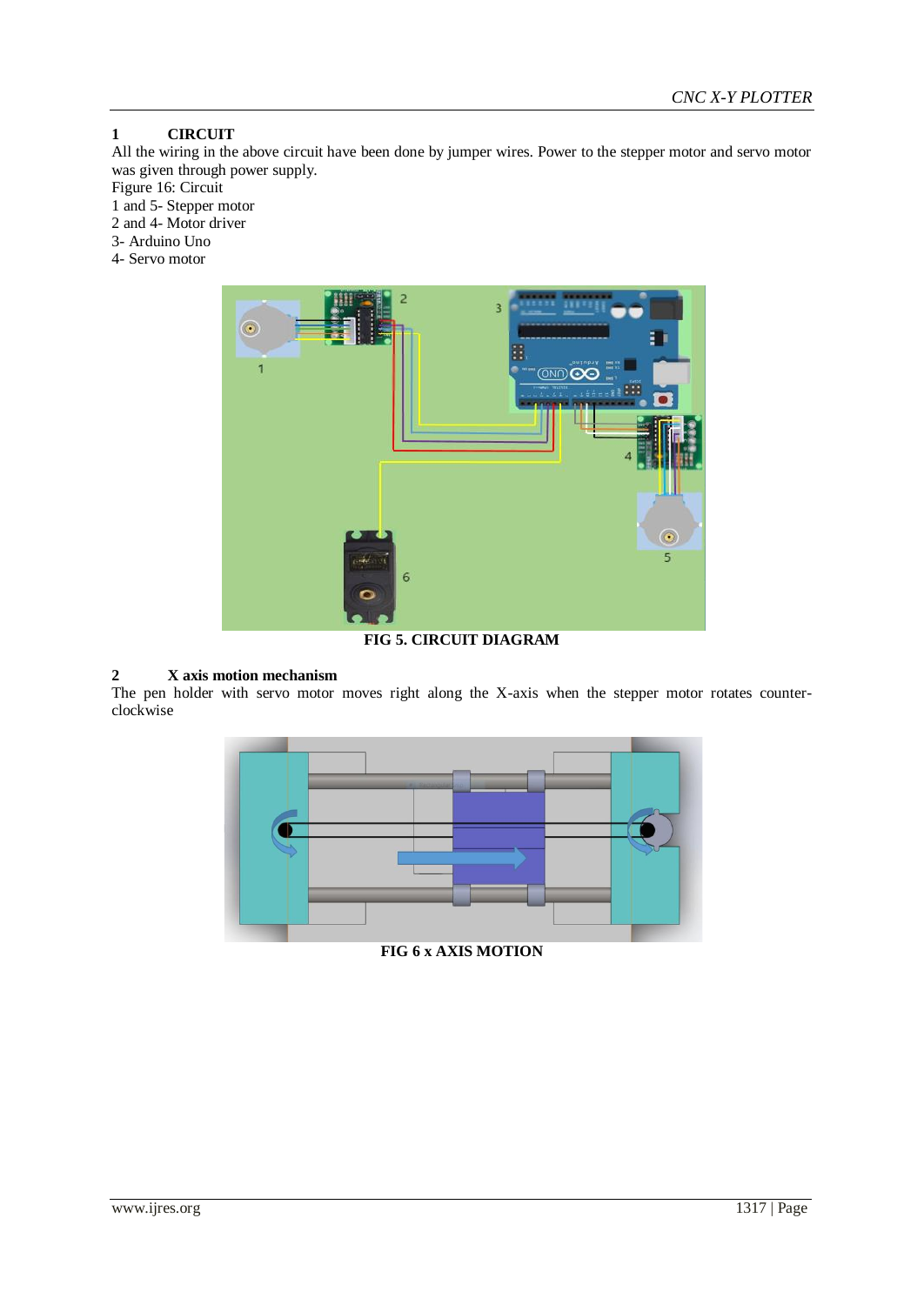#### **3. Y axis motion mechanism**



Fig no 7.Y axis motion

The drawing base along with the paper moves down along positive Y-axis as the stepper rotates clockwise The drawing base along with the paper moves up along positive Y-axis as the stepper rotates counter-clockwise

#### **4.pen up-down mechanism**

The pen holder mechanism we used is not conventional yet effective. We used servo motor to push up the block that holds the pen. To make the pen go down we simply used the effect of gravity. When the servo does not push the pen holder, the pen simply goes down due to gravity. We also used a sign pen so that the weight of the pen is enough to write on the paper.



Fig no 8.pen up down mechanism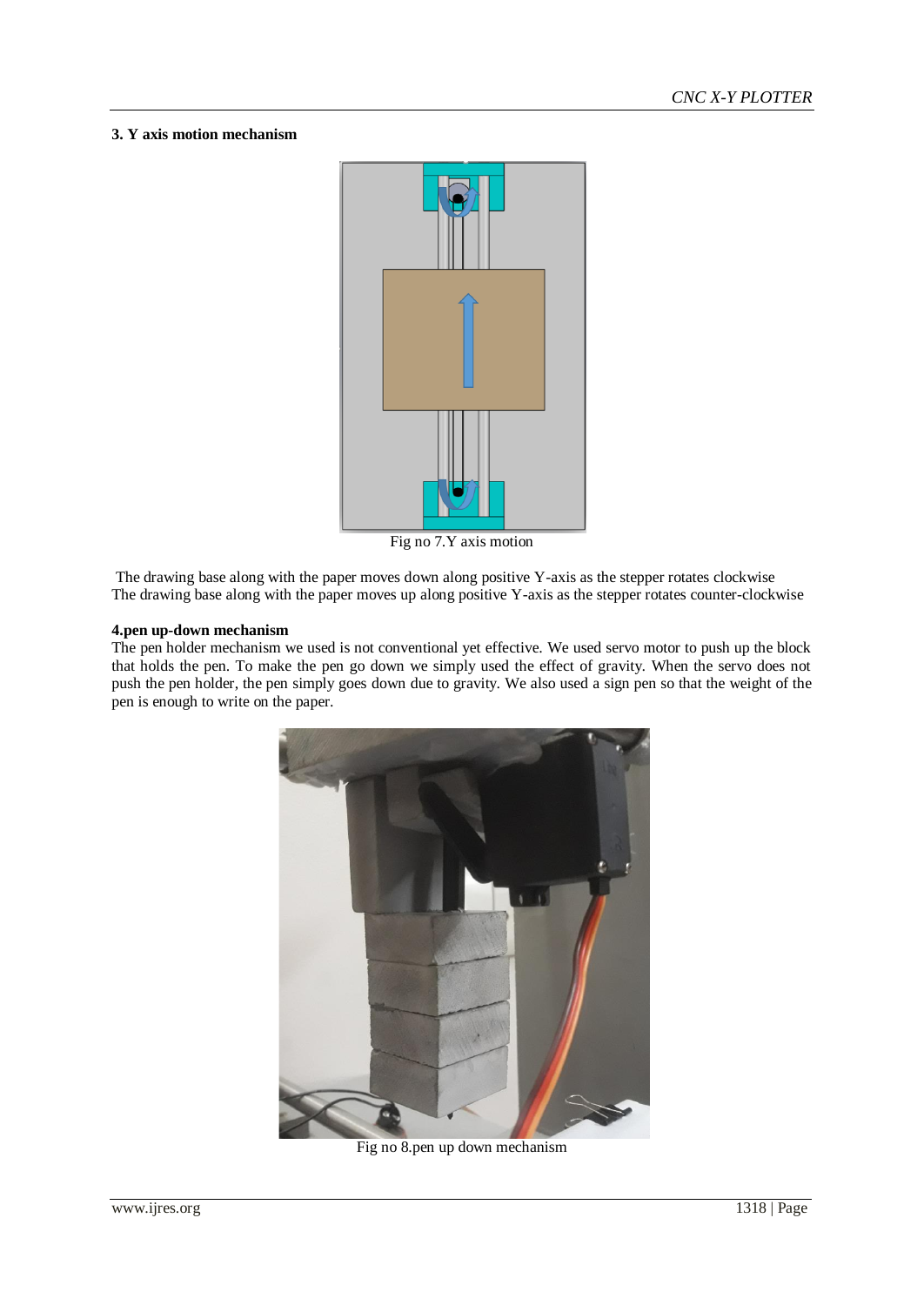co range | Arduino 1.8.5

| File Edit Sketch Tools Help                                       |
|-------------------------------------------------------------------|
| range                                                             |
|                                                                   |
| #include <servo.h><br/>#include <stepper.h></stepper.h></servo.h> |
| #define LINE BUFFER LENGTH 512                                    |
| const int penZUp = $80$ ;<br>const int penZDown = $40$ ;          |
| const int penServoPin = $6$ ;                                     |
| const int stepsPerRevolution = $64$ ;                             |
| Servo penServo;                                                   |
| Stepper myStepperY(stepsPerRevolution, 5, 3, 4, 2);               |
| Stepper myStepperX(stepsPerRevolution, 11, 9, 10, 8);             |
| struct point {                                                    |
| float $x;$                                                        |
| float y;                                                          |
| float $z;$                                                        |
| };                                                                |
| struct point actuatorPos;                                         |
| float StepInc = $1;$                                              |
| int StepDelay = $0$ ;                                             |
| int LineDelay = $50$ ;                                            |
| int penDelay = $50$ ;                                             |
| float StepsPerMillimeterX = $52$ ;                                |
| float StepsPerMillimeterY = $52$ ;                                |
| float Xmin = $-500$ ;                                             |
| float $Xmax = 500$ ;                                              |
|                                                                   |
|                                                                   |
|                                                                   |
|                                                                   |
| 7                                                                 |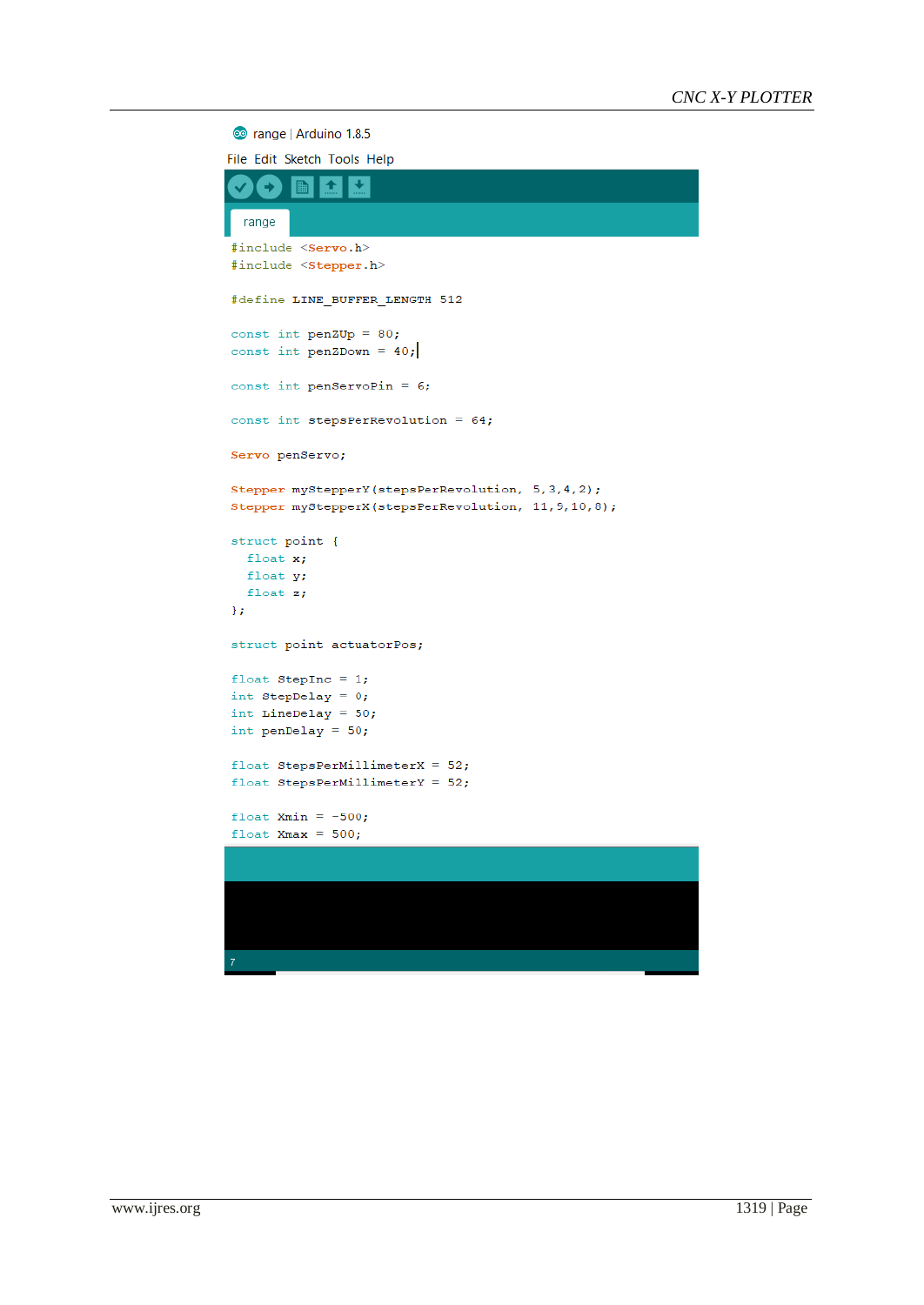#### **ARDUINO CODE**

gcode\_executer | Processing 3.2.4

File Edit Sketch Debug Tools Help

```
D
     gcode executer
                        \cdotimport java.awt.event.KeyEvent;
    import javax.swing.JOptionPane;
 \overline{2}import processing.serial.*;
 \overline{4}Serial port = null;// select and modify the appropriate line for your operating system
    // leave as null to use interactive port (press 'p' in the program)
   String portname = null;
 9
   //String portname = Serial.list()[0]; // Mac OS X
    //String portname = "/dev/ttyUSB0"; // Linux
   //String portname = "COM6"; // Windows
12_{13}boolean streaming = false;
14\,float speed = 0.001;String[] gcode;
    int i = 0;1718void openSerialPort()
   \mathfrak{c}if (portname == null) return;
     if (port != null) port.stop();\overline{23}\overline{24}port = new Serial(this, portname, 9600);
25
26
     port.bufferUntil('\n');
\begin{array}{c} 27 \\ 28 \end{array}\overline{ }void selectSerialPort()
   \mathcal{L}String result = (String) JOptionPane.showInputDialog(frame,
32"Select the serial port that corresponds to your Arduino board.",
33
        "Select serial port"
        JOptionPane.QUESTION_MESSAGE,
34
35
        null,
36
        Serial.list(),
37
        \circ);
38
39
      if (result != null) {
40
        portname = result;openSerialPort();
     \mathbf{1}\, }
4445
    void setup()
```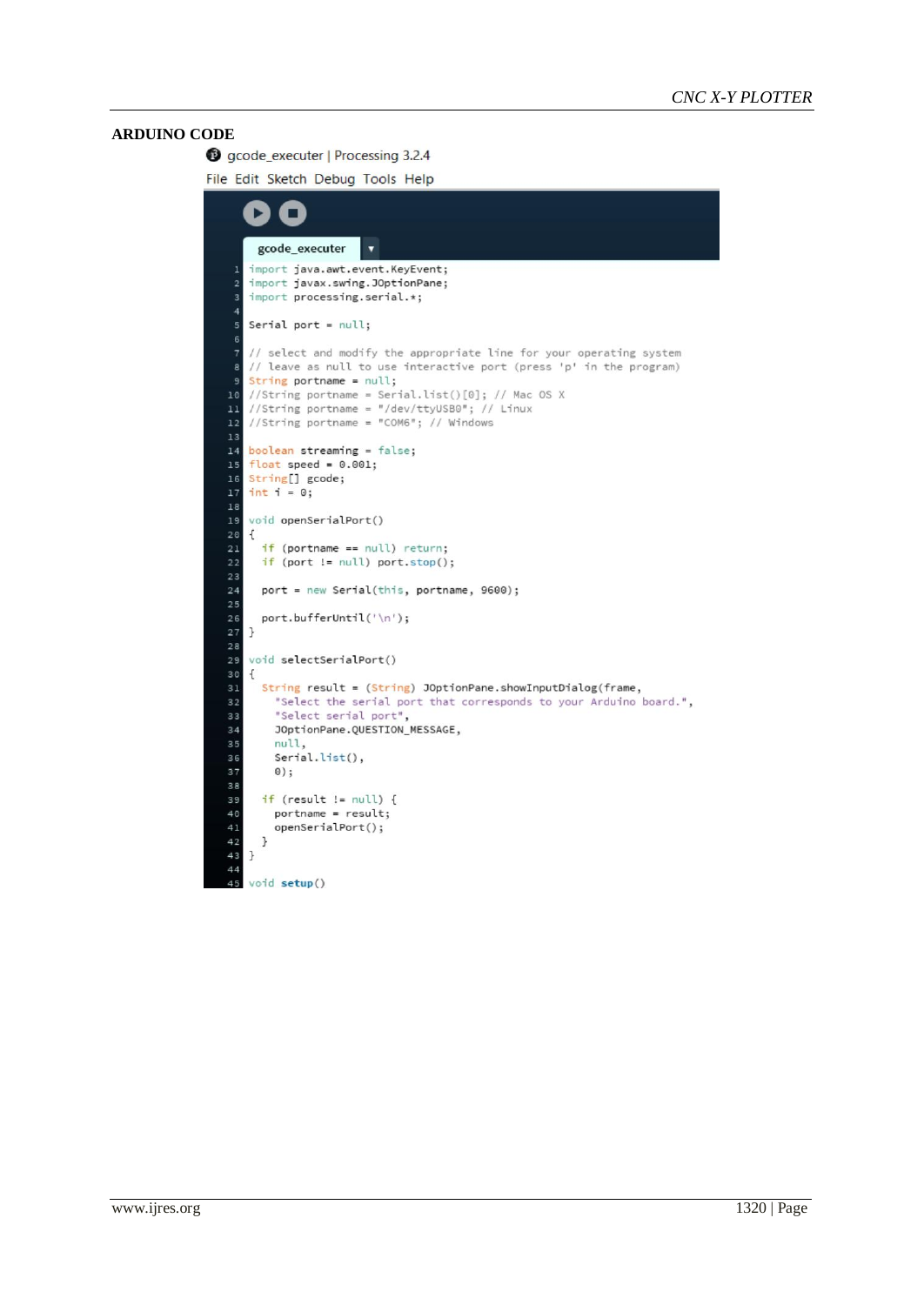## gcode\_executer | Processing 3.2.4

File Edit Sketch Debug Tools Help

```
E
          П
     gcode_executer
   import java.awt.event.KeyEvent;
 \overline{1}import javax.swing.JOptionPane;
   import processing.serial.*;
 \overline{4}Serial port = null;
 - F
   // select and modify the appropriate line for your operating system
   // leave as null to use interactive port (press 'p' in the program)
   String portname = null;
10 //String portname = Serial.list()[0]; // Mac OS X
11 //String portname = "/dev/ttyUSB0"; // Linux
12//String portname = "COM6"; // Windows
1\sqrt{3}14 boolean streaming = false;
   float speed = 0.001;
15
16\,String[] gcode;
   int i = 0;1718\,19
   void openSerialPort()
   €
     if (portname == null) return;
21if (port != null) port.stop();
23port = new Serial(this, portname, 9600);
24
     port.bufferUntil('\n');
26
   }
28
   void selectSerialPort()
30\mathfrak{c}String result = (String) JOptionPane.showInputDialog(frame,
       "Select the serial port that corresponds to your Arduino board.",
32"Select serial port",
33
34JOptionPane.QUESTION_MESSAGE,
       null,
35
36
       Serial.list(),
37
       0);
38if (result != null) {
39
40portname = result;
41openSerialPort();
42- }
43
   }
44void setup()
```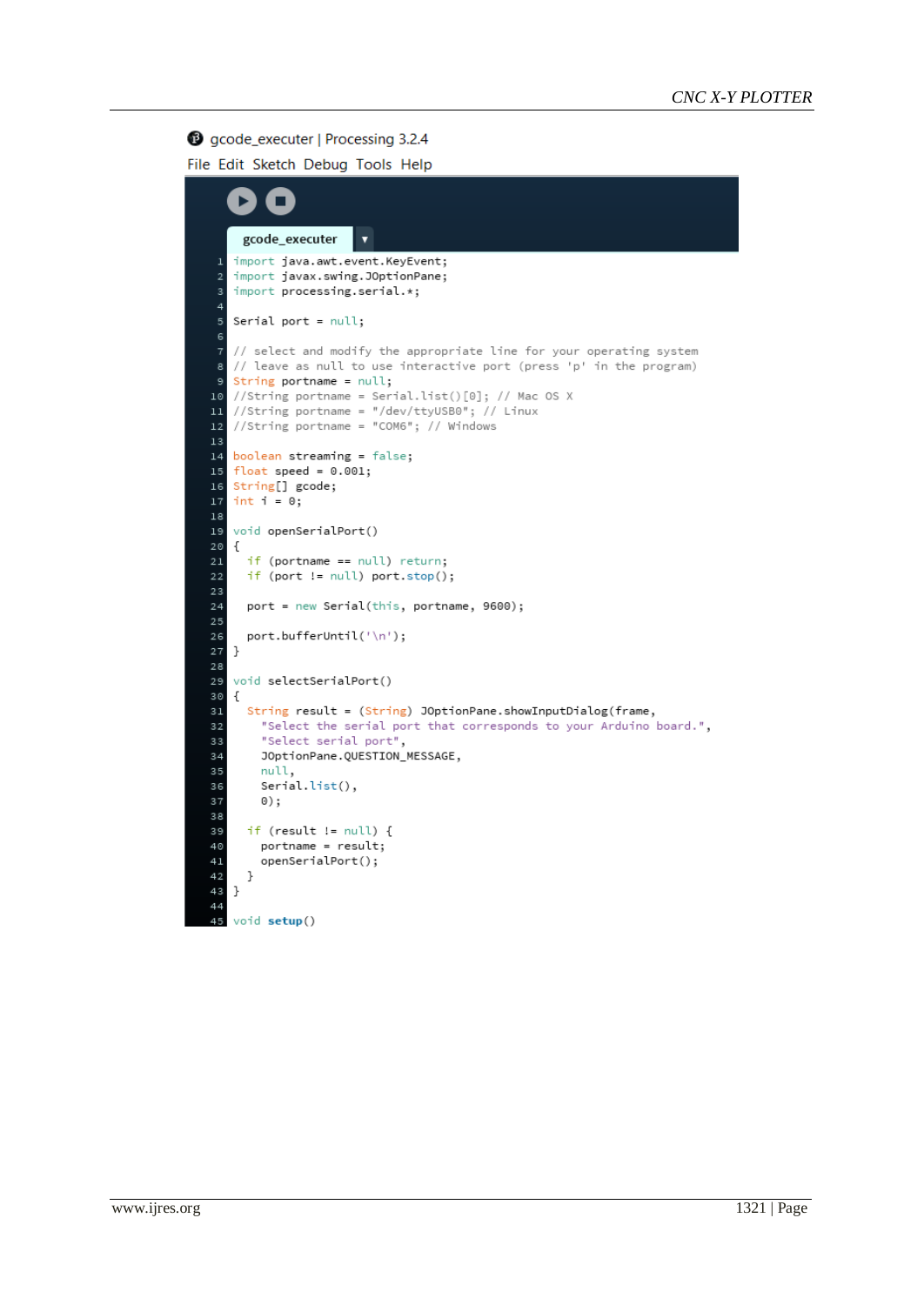## gcode\_executer | Processing 3.2.4

File Edit Sketch Debug Tools Help

```
E
          П
     gcode_executer
   import java.awt.event.KeyEvent;
 \overline{1}import javax.swing.JOptionPane;
   import processing.serial.*;
 \overline{4}Serial port = null;
 - F
   // select and modify the appropriate line for your operating system
   // leave as null to use interactive port (press 'p' in the program)
   String portname = null;
10 //String portname = Serial.list()[0]; // Mac OS X
11 //String portname = "/dev/ttyUSB0"; // Linux
12//String portname = "COM6"; // Windows
1314 boolean streaming = false;
   float speed = 0.001;
15
16\,String[] gcode;
   int i = 0;1718\,19
   void openSerialPort()
   €
     if (portname == null) return;
21if (port != null) port.stop();
23port = new Serial(this, portname, 9600);
24
     port.bufferUntil('\n');
26
   \mathcal{F}28
   void selectSerialPort()
30\mathfrak{c}String result = (String) JOptionPane.showInputDialog(frame,
       "Select the serial port that corresponds to your Arduino board.",
32"Select serial port",
33
34JOptionPane.QUESTION_MESSAGE,
       null,
35
36
       Serial.list(),
37
       0);
38if (result != null) {
39
40portname = result;
41openSerialPort();
42- }
43
   - }
44void setup()
```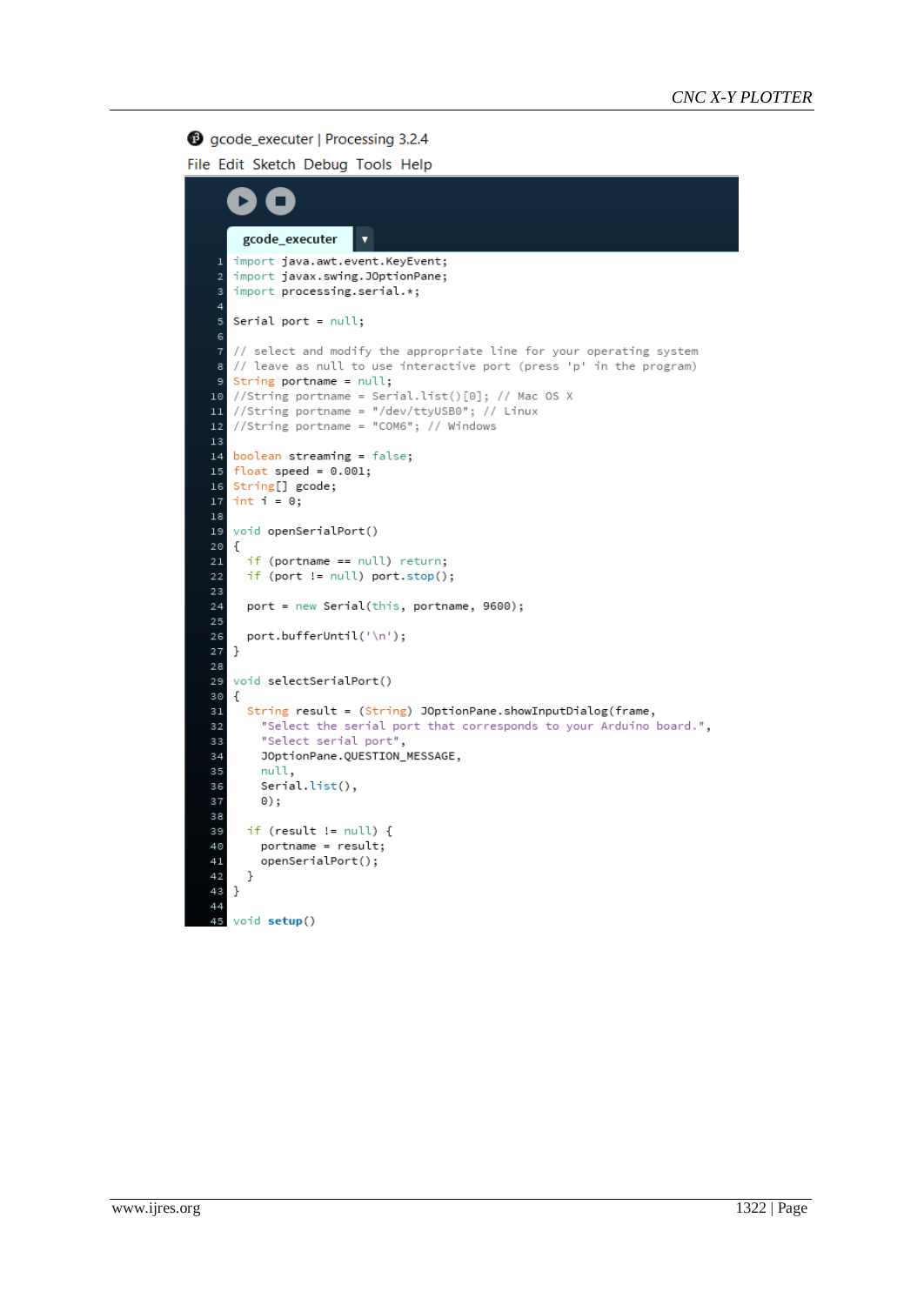```
k
  delay(200);char line [ LINE BUFFER LENGTH ];
  char c;
  int lineIndex;
  bool lineIsComment, lineSemiColon;
  lineIndex = 0;lineSemicolon = false;lineIsComment = false;while (1) {
    while ( Serial.available() > 0 ) {
      c = Serial.read();
      if ((c == 'n') || (c == 'r') )if ( lineIndex > 0 ) {
           line[ lineIndex ] = ' \ 0';if (verbose) {
             Serial.print ( "Received : ");
             Serial.println( line );
           \mathcal{F}processIncomingLine ( line, lineIndex );
           lineIndex = 0;\mathcal{F}else {
         \mathcal{F}lineIsComment = false;lineSemicolon = false;Serial.println("ok");
      \mathbf{L}else {
        if ( (lineIsComment) || (lineSemiColon) ) {
          if (c == ')' ) lineIsComment = false;
```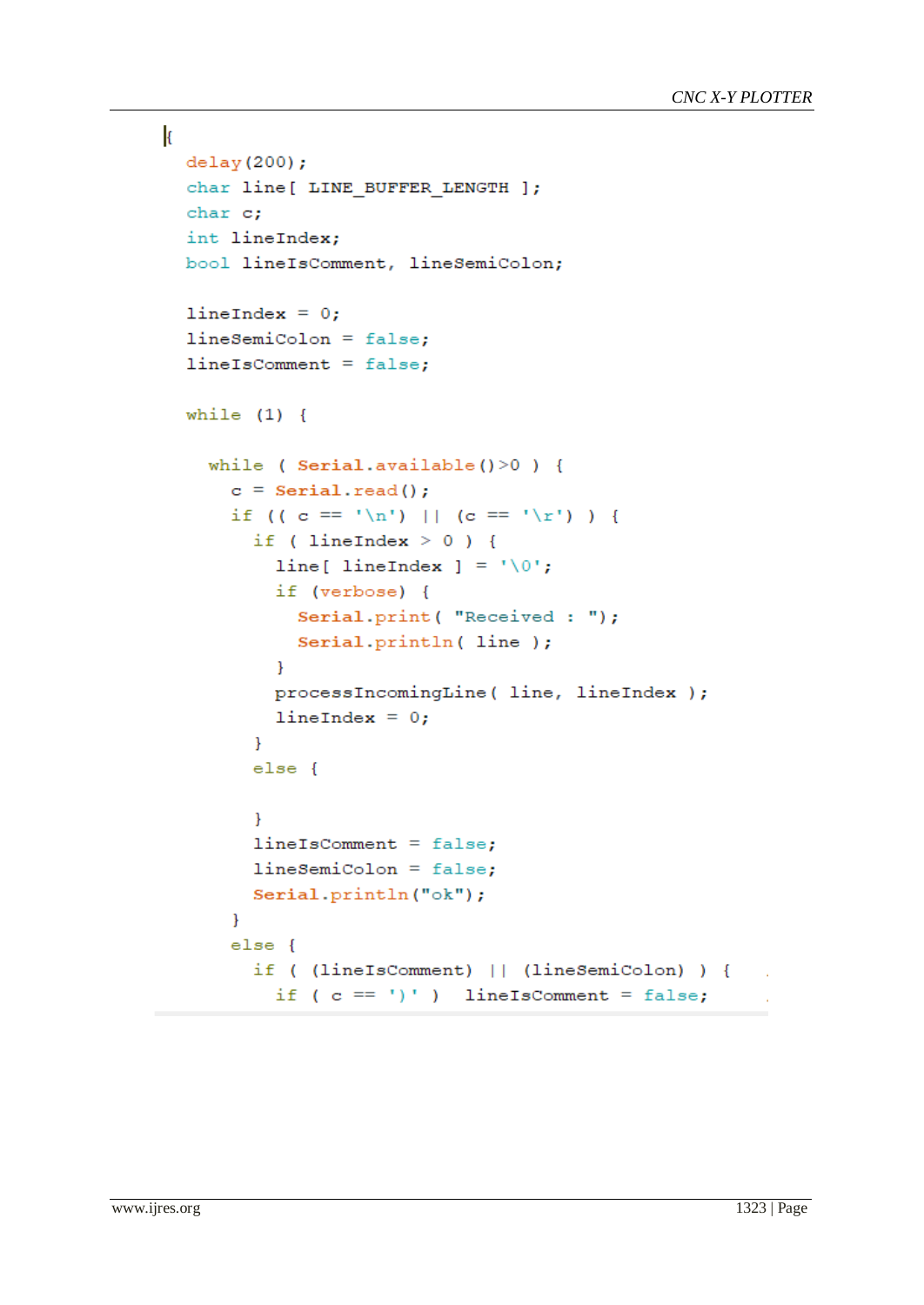```
\mathcal{F}else {
            if ( c \leq 1 ) {
                                                                  // Throw
            \mathcal{F}else if ( c == '/' ) {
                                                               // Block de\mathcal{V}else if ( c == '('') {
                                                               // Enable \circlineIsComment = true;\mathcal{F}else if ( c == '; ' ) {
              lineSemicolon = true;<sup>1</sup>
            else if ( lineIndex >= LINE BUFFER LERGTH-1 ) {
              Serial.println( "ERROR - lineBuffer overflow" );
              lineIsComment = false;lineSemicolon = false;\mathcal{F}else if ( c >= 'a' && c <= 'z' ) {
                                                             // Upcase l
              line[ lineIndex++ ] = c-'a'+'A';
            \mathcal{F}else {
              line[ lineIndex++ ] = c;
            \mathcal{F}\mathcal{F}\mathcal{F}\mathcal{E}\mathcal{F}\mathbf{E}void processIncomingLine ( char* line, int charNB ) {
  int currentIndex = 0;
  char buffer[ 64 ];
                                                                 // Hope th
  struct point newPos;
  newPos.x = 0.0;
```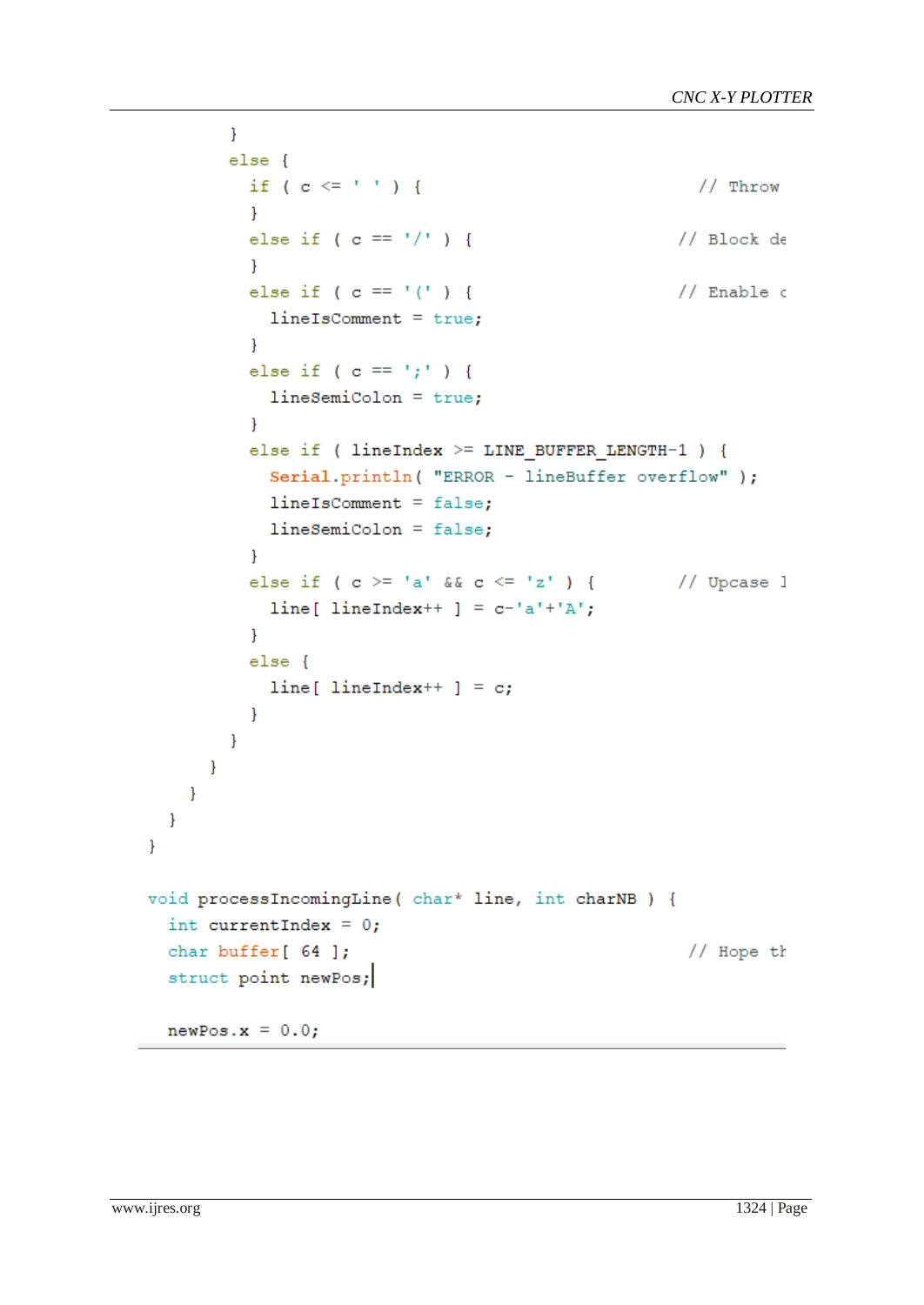```
newPos.y = 0.0;// Needs to interpret
// G1 for moving
1/ G4 P300 (wait 150ms)
// G1 X60 Y30
1/ G1 X30 Y50
// M300 S30 (pen down)
// M300 S50 (pen up)
// Discard anything with a (
// Discard any other command!
while ( currentIndex \leq charNB ) {
                                                   1/ Sel
  switch ( line [ currentIndex++ ] ) {
  case 'U':
   penUp();
   break;
  case 'D':
   penDown();
   break;
  case 'G':
    buffer[0] = line[currentIndex++];\frac{1}{2}buffer[1] = line[currentIndex++];\frac{1}{2}buffer[2] = '\0';buffer[1] = ' \ 0';
    switch (atoi (buffer) ) {
                                                 // Selec
                                              // GOO & GO
    case 0:
    case 1:
     // /!\ Dirty - Suppose that X is before Y
      char* indexX = strchr( line+currentIndex, 'X' ); /
      char* indexY = strchr( line+currentIndex, 'Y' );
      if (indexY \leq 0) {
        newPos.x = atof (index X + 1);newPos.y = actuatorPos.y;
```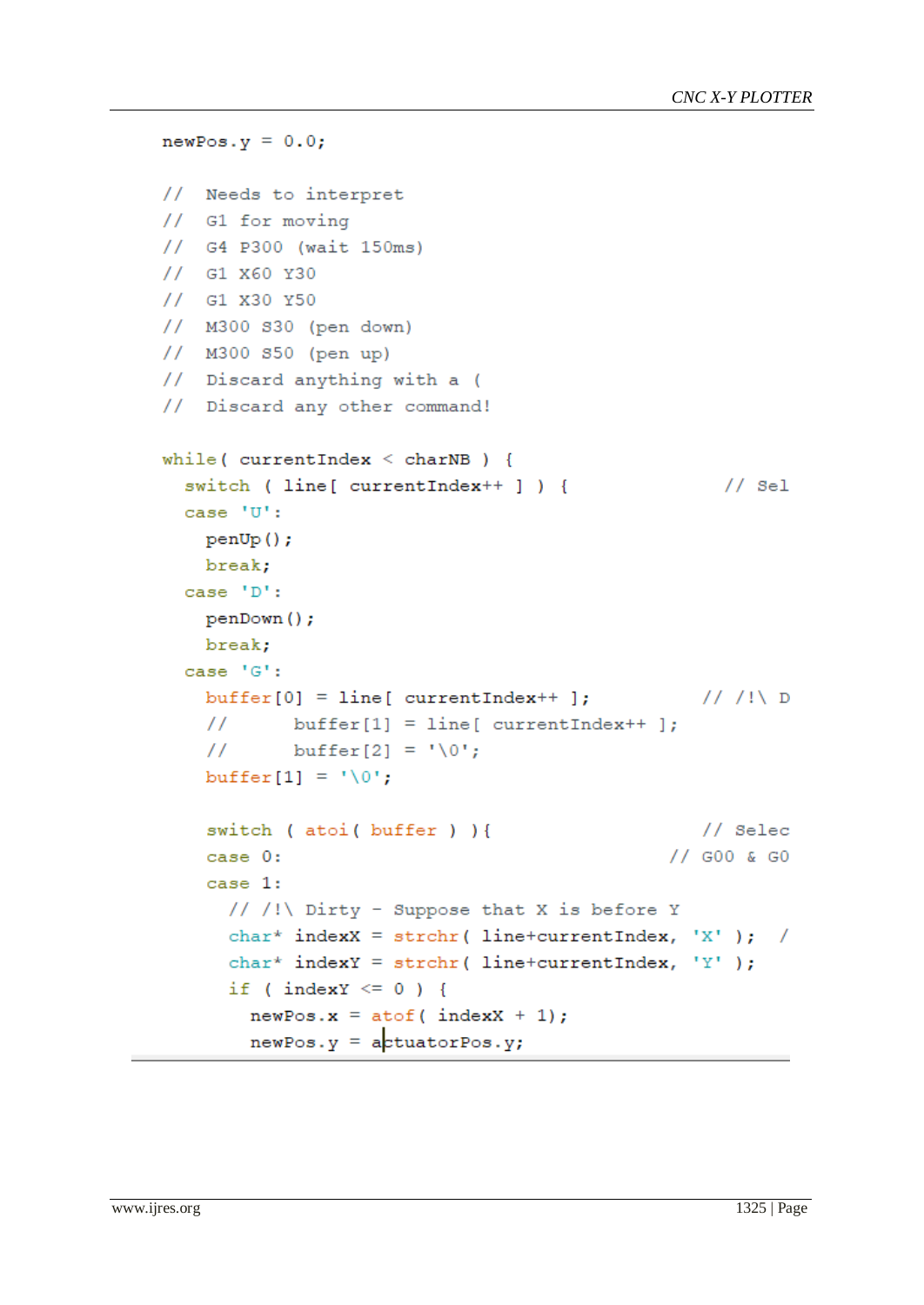```
\mathcal{F}else if ( indexX \le 0 ) {
      newPos.y = atof (index Y + 1);newPos.x = actuatorPos.x;\mathcal{F}else {
      newPos.y = atof (index Y + 1);indexY = '\0;
      newPos.x = atof (index X + 1);\mathcal{F}drawLine(newPos.x, newPos.y);
    \frac{1}{2}Serial.println("ok");
    actuatorPos.x = newPos.x;actuatorPos.y = newPos.y;break;
  \mathcal{F}break;
case 'M':
                                              // /!\ Dirt
  buffer[0] = line[currentIndex++];buffer[1] = line[currentIndex++];buffer[2] = line[currentIndex++];buffer[3] = ' \ 0';
  switch ( atoi ( buffer ) ) {
  case 300:
    \left\{ \right.char* indexS = strchr( line+currentIndex, 'S' );
      float Spos = atof( indexS + 1);Serial.println("ok");
      \frac{1}{2}if (Spos == 30) {
       penDown();
      \mathcal{F}if (Spos == 50) {
        penUp();
      \mathcal{F}break;
```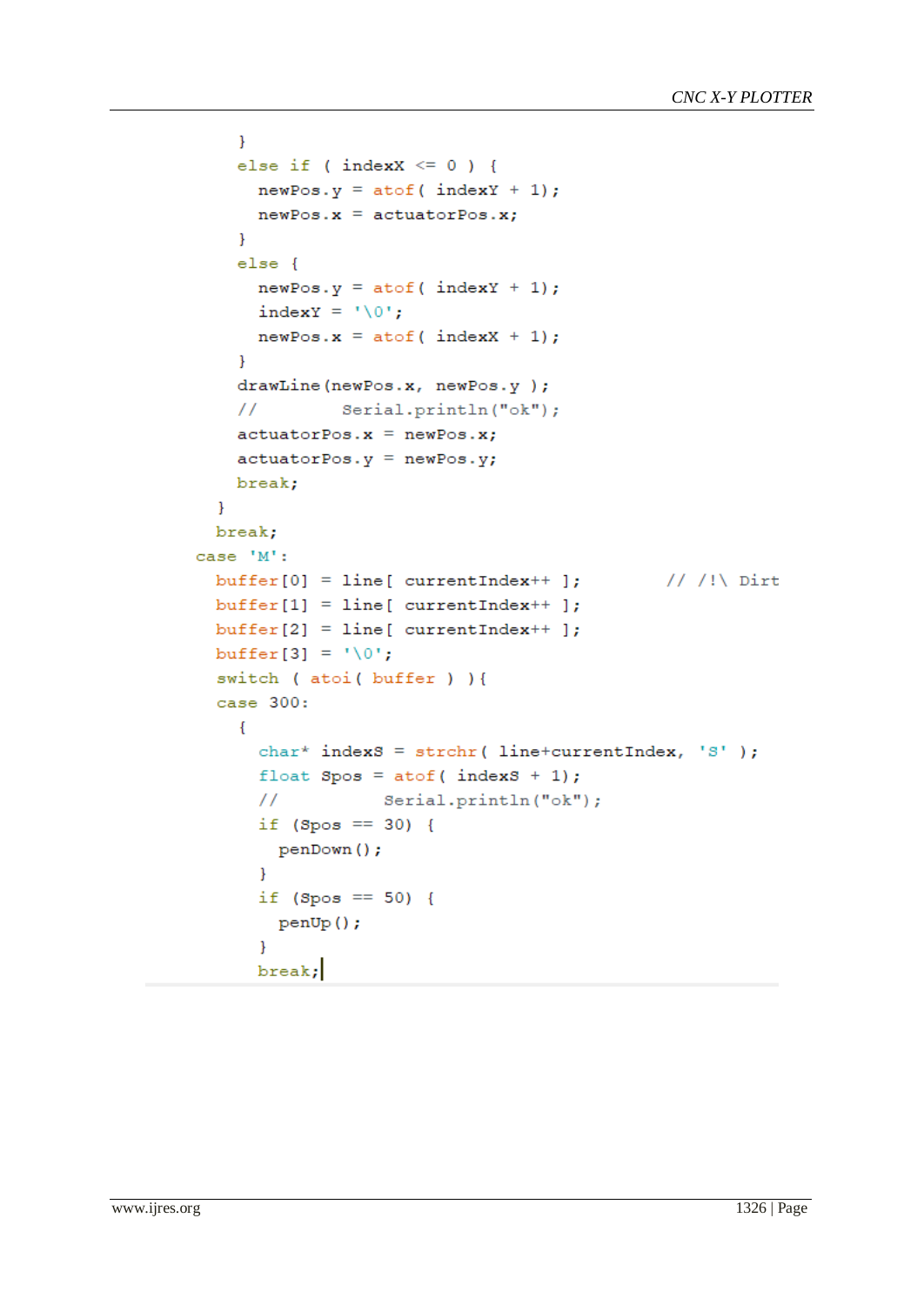```
\mathcal{F}case 114:
                                                       // M114
         Serial.print ("Absolute position : X = ");
         Serial.print( actuatorPos.x );
         Serial.print( " - Y = " );
         Serial.println( actuatorPos.y );
         break;
      default:
         Serial.print ( "Command not recognized : M");
         Serial.println( buffer );
       \mathcal{F}\mathcal{F}\mathcal{E}\mathbf{L}void drawLine (float x1, float y1) {
  if (verbose)
  \{Serial.print("fx1, fy1: ");
    Serial.print(x1);
    Serial.print(",");
    Serial.print(y1);
    Serial.println("");
  \mathcal{F}if (x1) = Xmax |{
    x1 = Xmax;\mathcal{H}
```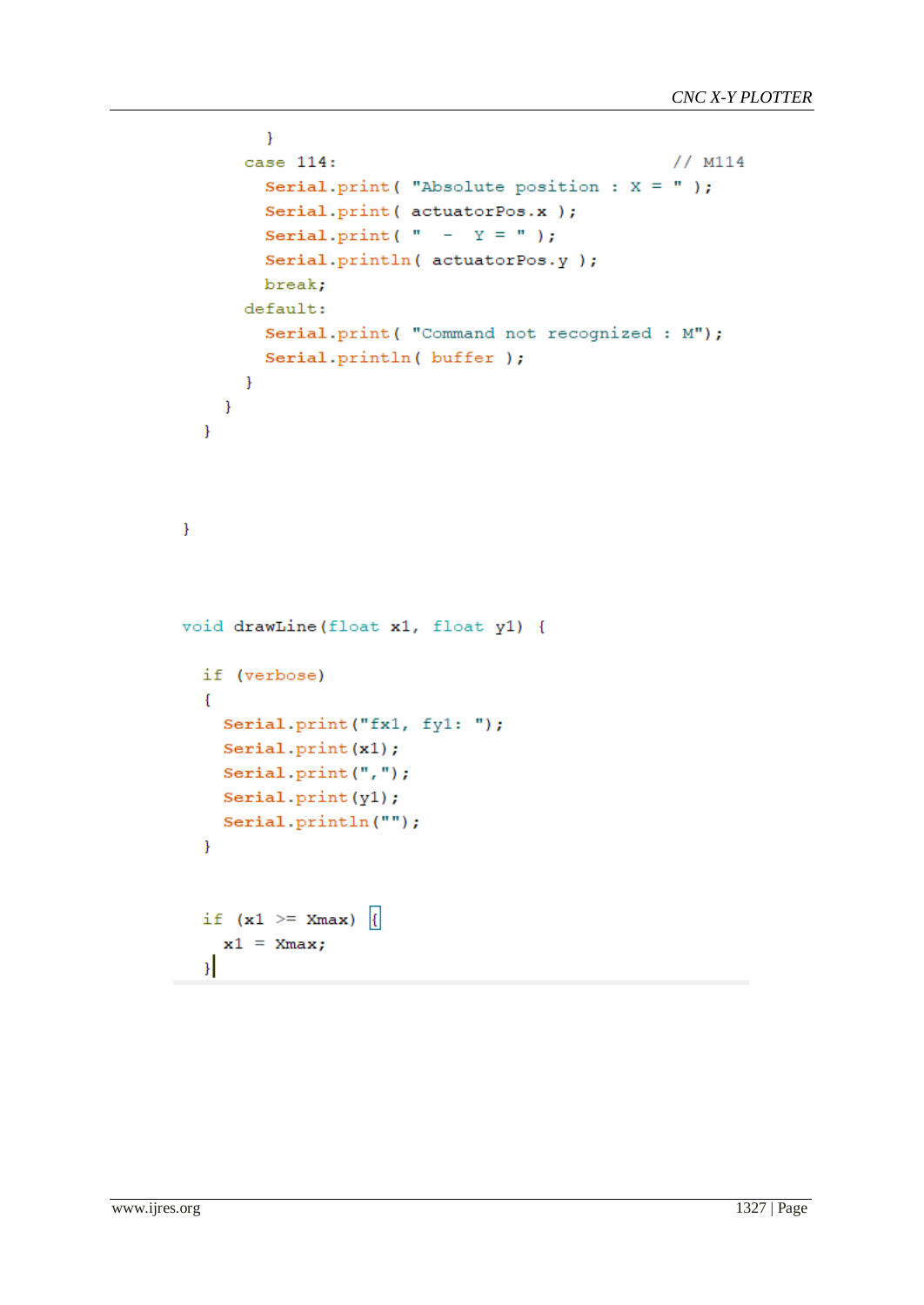```
if (x1 \le x \text{ min}) {
  x1 = Xmin;\mathcal{V}if (y1 \ge y Ymax) {
  y1 = Ymax;\mathcal{F}if (y1 \leq y \leq x \text{min}) {
  y1 = Ymin;\mathbf{F}if (verbose)
\mathbf{f}Serial.print ("Xpos, Ypos: ");
  Serial.print(Xpos);
  Serial.print(",");
  Serial.print(Ypos);
  Serial.println("");
\mathcal{F}if (verbose)
\mathbf{f}Serial.print("x1, y1: ");Serial.print(x1);
  Serial. print(",");
  Serial.print(y1);
  Serial.println("");
\mathbf{F}// Convert coordinates to steps
x1 = (int) (x1*StepsPerMillimeterX);y1 = (int) (y1*stepsPerMillimeterY);float x0 = Xpos;float y0 = Ypos;
```
÷,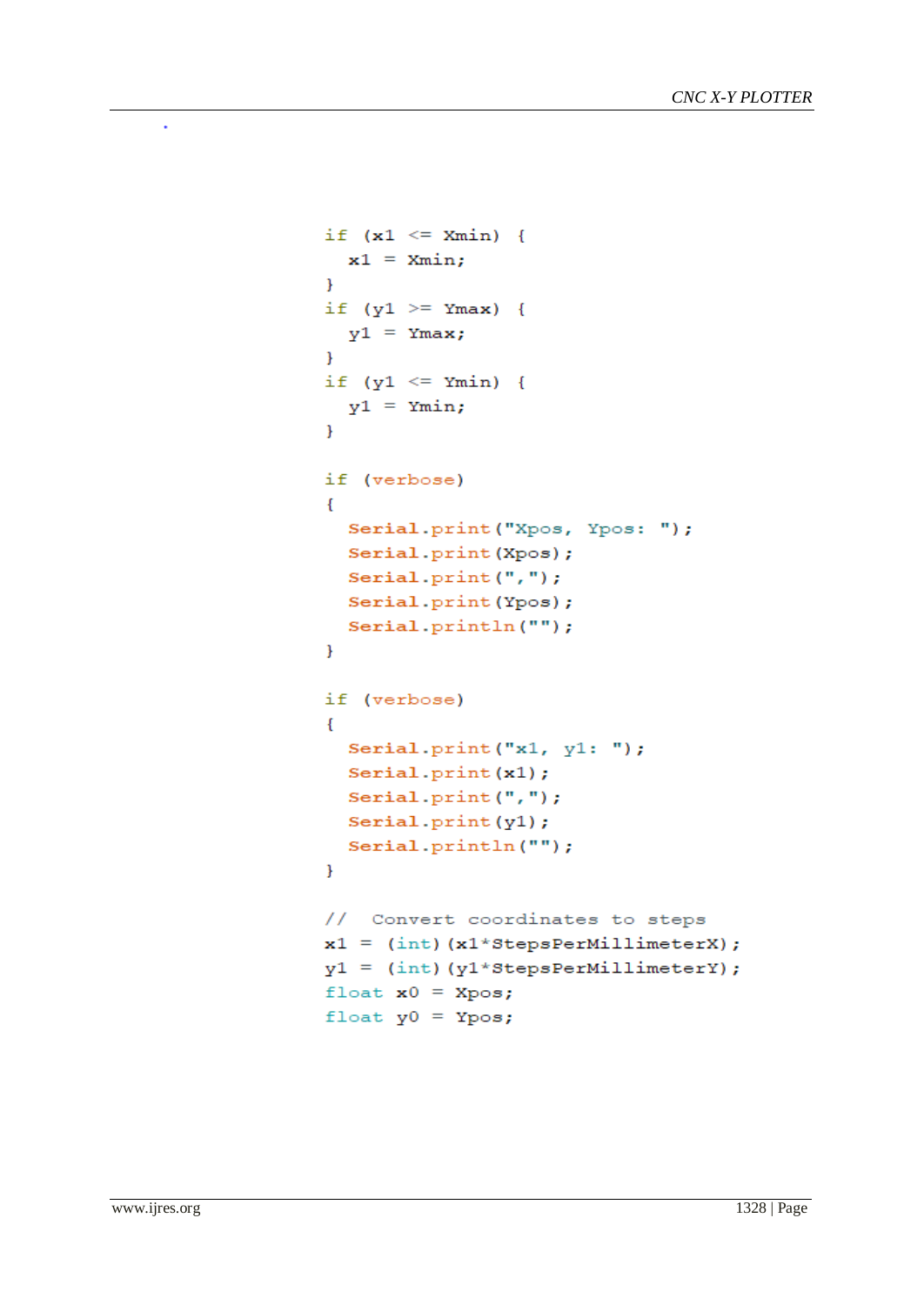```
long dx = abs(x1-x0);
long dy = abs(y1-y0);
int sx = x0 < x1 ? StepInc : -StepInc;
int sy = y0 < y1 ? StepInc : -StepInc;
long i;
long over = 0;
if (dx > dy) {
  for (i=0; i<dx; ++i) {
    myStepperX.step(sx);
    over = dy;if (over>=dx) {
       over=dx;myStepperY.step(sy);
    \mathcal{F}delay (StepDelay);
  \mathbf{R}\mathbf{F}else {
  for (i=0; i< dy; ++i) {
    myStepperY.step(sy);
    over+=dx;if (over>=dy) {
      over-=dy;
      myStepperX.step(sx);
    \mathbf{F}delay(StepDelay);
  \mathbf{r}ł
if (verbose)
\mathcal{E}Serial.print("dx, dy:");
  Serial.print(dx);
```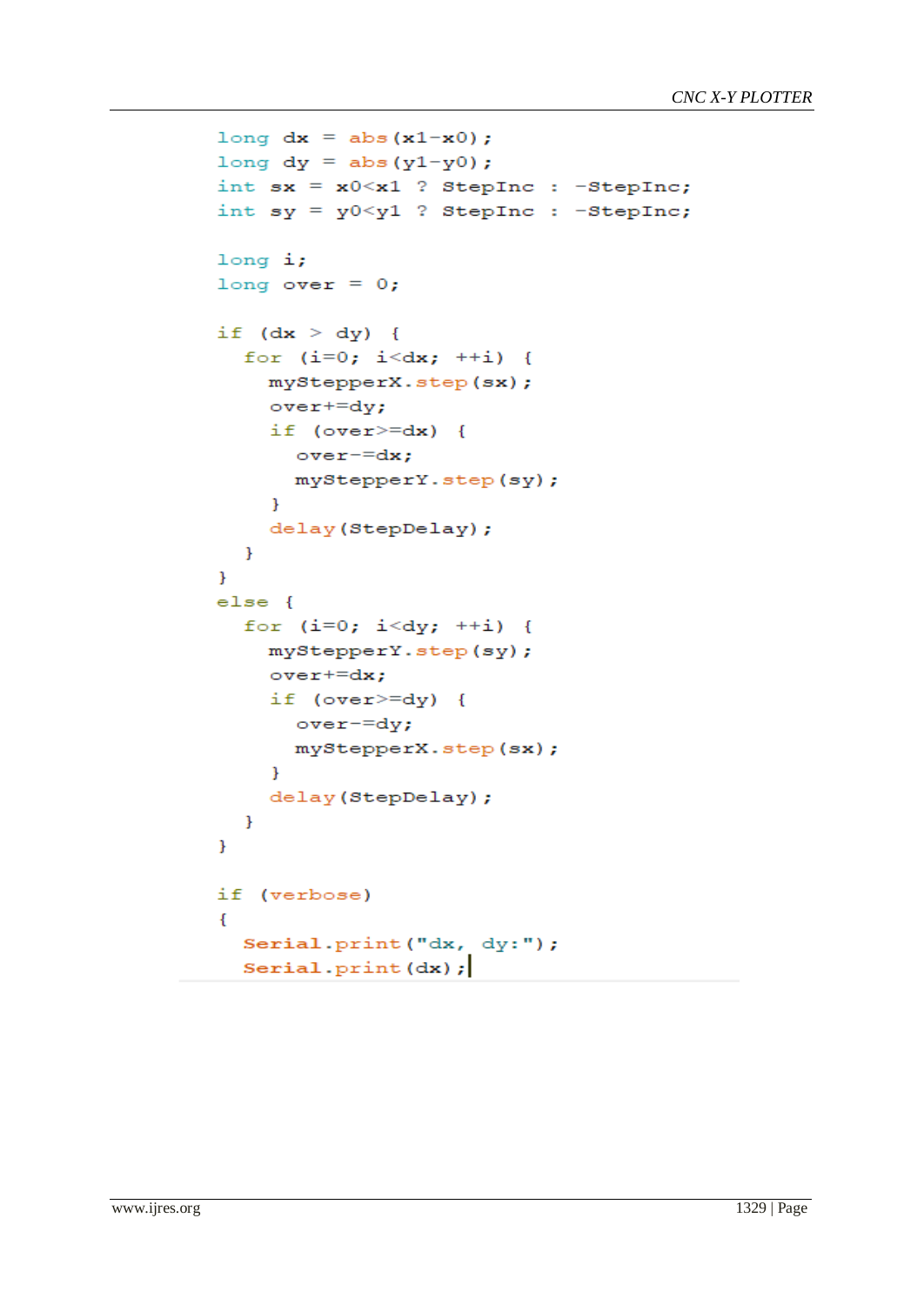```
\mathbf{E}if (verbose)
  \mathbf{f}Serial.print ("Going to (");
    Serial.print(x0);
    Serial.print("," ;
    Serial.print(y0);
    Serial.println(")");
  \mathbf{R}delay(LineDelay);
  Xpos = x1;Ypos = y1;\mathbf{r}void penUp() {
  penServo.write(penZUp);
  delay(LineDelay);
  Zpos=Zmax;if (verbose) {
    Serial.println("Pen up!");
  \mathbf{r}\mathbf{1}void penDown() |{
  penServo.write(penZDown);
  delay(LineDelay);
  Zpos=Zmin;
  if (verbose) {
    Serial.println("Pen down.");
  ł
\mathcal{H}
```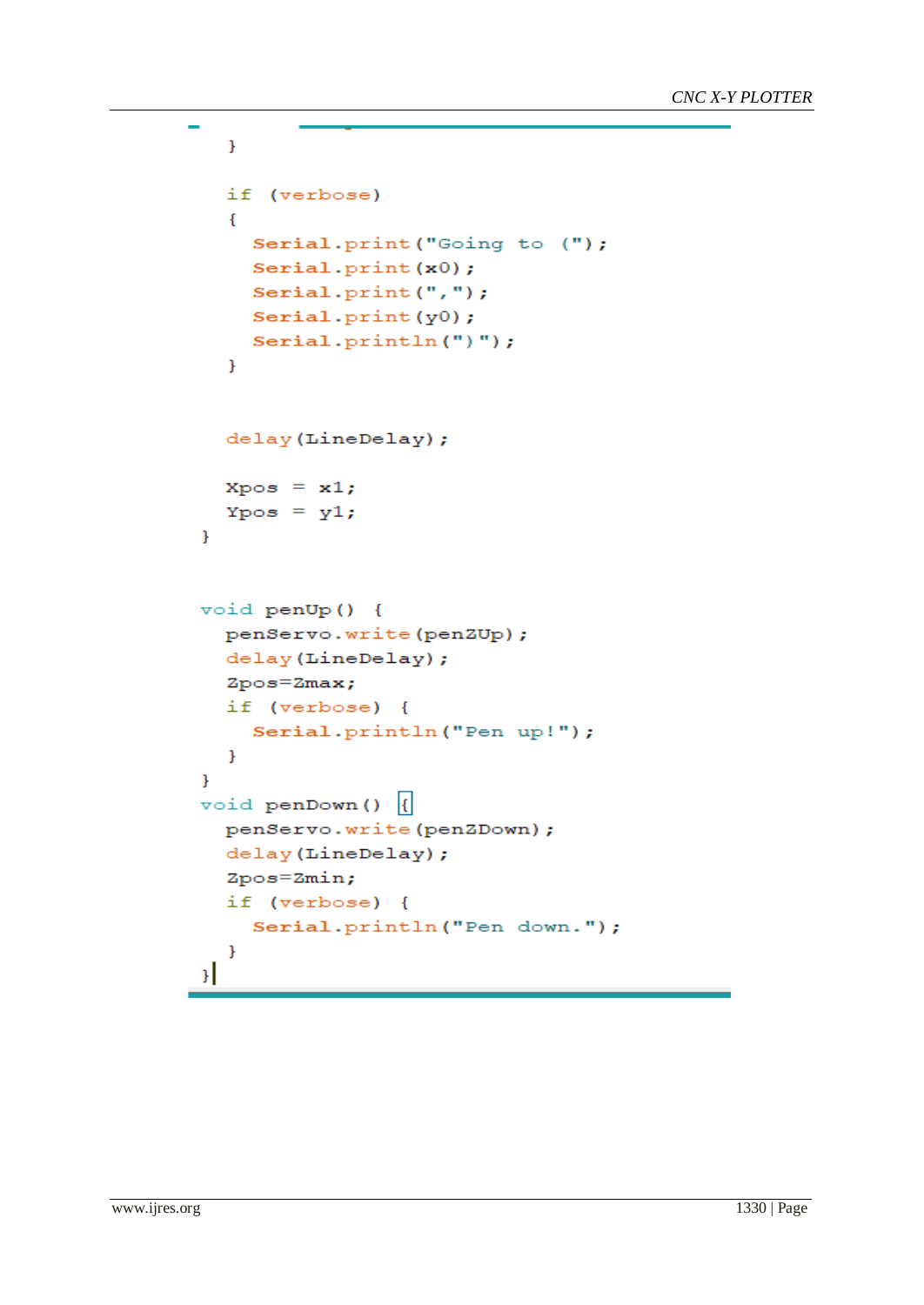## gcode\_executer | Processing 3.2.4

File Edit Sketch Debug Tools Help

```
gcode_executer
                       ٠
   import java.awt.event.KeyEvent;
 \overline{1}import javax.swing.JOptionPane;
 \overline{z}import processing.serial.*;
 5
   Serial port = null;// select and modify the appropriate line for your operating system
 7
   // leave as null to use interactive port (press 'p' in the program)
 A
   String portname = null;
  //String portname = Serial.list()[0]; // Mac OS X
10
  //String portname = "/dev/ttyUSB0"; // Linux
1112//String portname = "COM6"; // Windows
13boolean streaming = false;
14\,float speed = 0.001;
15
16String[] gcode;
17 int i = 0;
1819void openSerialPort()
20
   \{\overline{21}if (portname == null) return;
22if (port != null) port.stop();
23
24port = new Serial(this, portname, 9600);
2526
     port.bufferUntil('\n');
27
  \rightarrow2829
   void selectSerialPort()
30-{
     String result = (String) JOptionPane.showInputDialog(frame,
31"Select the serial port that corresponds to your Arduino board.",
3233
       "Select serial port",
34
       JOptionPane.QUESTION_MESSAGE,
       null,
35
       Serial.list(),
36
       0);
3738
     if (result != null) {
39
40
       portname = result;
41openSerialPort();
42- }
43
  \rightarrow44void setup()
45
```
Complete CNC Plotter After all those mounting of motors with the printing mechanism unit and axis with each other also with basement implementation become completed. The Fig. 12 shows complete CNC plotter.

Calibration After finishing the complete build-up of the machine, it is necessary to calibrate the movement of the axes. Test code for stepper motor mentioned in the section IV (D) is used where stepper motors steps per revolution was 20 and 160 steps were allowed for the motor to travel. On running the code, it is found that the motor has travelled 26.5 mm which indicates that the motor takes 6 steps to cover 1mm. this is how calibration is done for both X and Y axes.